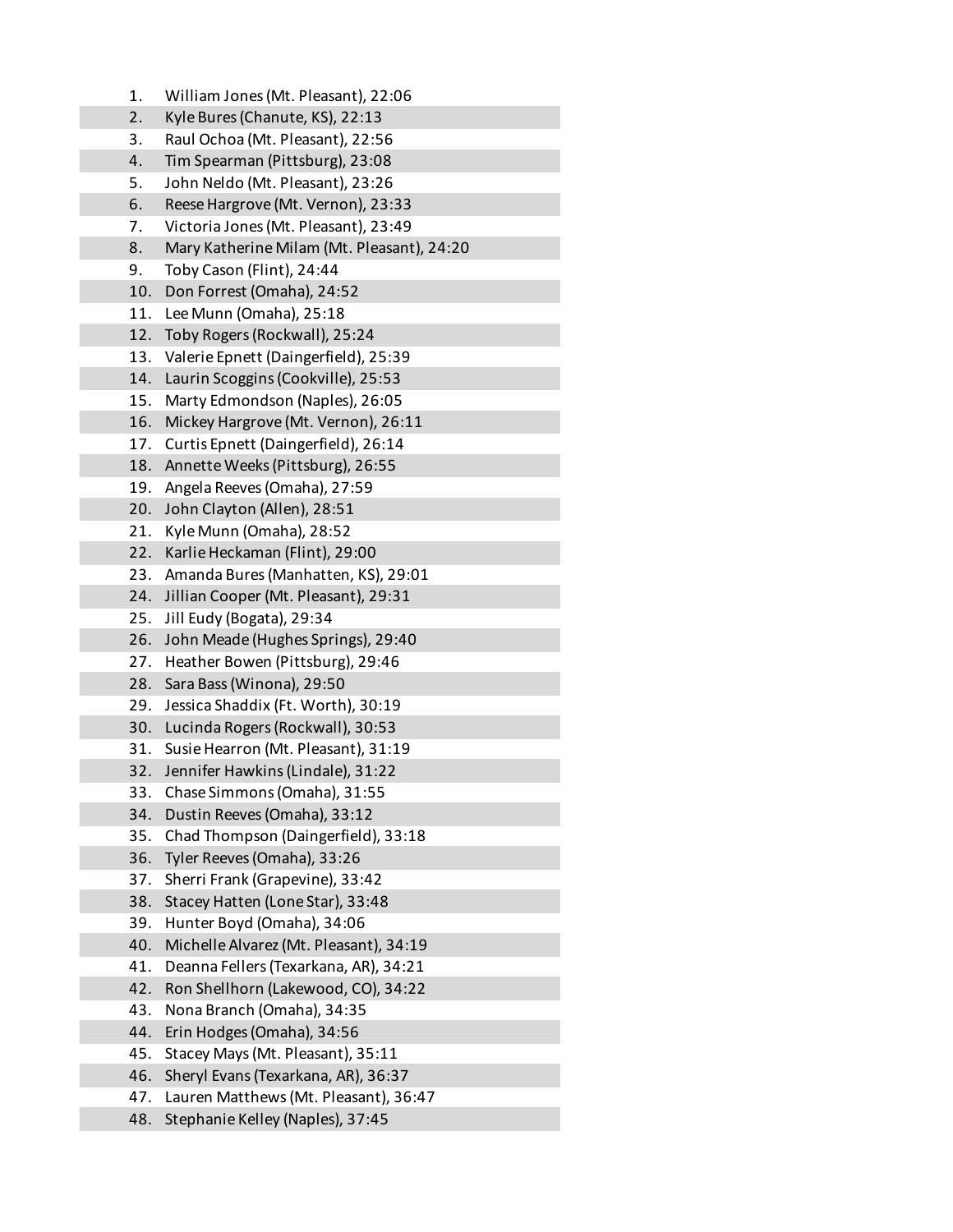- 49. Rena Barrett (Mt. Pleasant), 38:01
- 50. Jessica Cameron (Mt. Pleasant), 38:17
- 51. Tammie Wright (Paris), 38:40
- 52. Sabryn Thompson (Daingerfield), 38:46
- 53. Lorrie Miller (Garnett, KS), 38:47
- 54. Chris Rockers (Garnett, KS), 39:00
- $55. -$
- 56. Chara Rollins (Daingerfield), 39:27
- 57. Jaidyn Thompson (Daingerfield), 39:29
- 58. Jessica Morris (Naples), 39:32
- 59. Tiffany Anthony (Dallas), 39:48
- 60. Chris Williams (Dallas), 39:49
- 61. Anson Luna (Edinburg), 39:50
- 62. Lynn Lain (Daingerfield), 40:04
- 63. Jakob Hill (Daingerfield), 40:08
- 64. Garrett Tyree (Alva, OK), 40:09
- 65. Ken Munn (Omaha), 41:22
- 66. Michelle Miller (Garnett, KS), 41:57
- 67. Richard Scherer (Woodlands), 42:00
- 68. Lucy Tuck (Naples), 42:01
- 69. Kim Holcomb (Mt. Pleasant), 43:02
- 70. Kyle Holcomb (Mt. Pleasant), 43:03
- 71. Susan Thompson (Daingerfield), 43:27
- 72. Tommy Byrd (Ft. Worth), 43:44
- 73. Matt Ragland (Foreman, AR), 43:53
- 74. Christine Byrd (Ft. Worth), 44:13
- 75. Ronnie Page (Naples), 44:33
- 76. Kristi Watkins (Omaha), 44:34
- 77. Keith Miller (Garnett, KS), 45:02
- 78. Diana Shellhorn (Lakewood, CO), 45:27
- 79. Clyce Graves (Alva, OK), 48:34
- 80. Mekennah Tyree (Alva, OK), 48:36
- 81. Miles Tyree (Alva, OK), 48:38
- 82. Jennifer Tyree (Alva, OK), 48:40
- 83. Myah Graves (Alva, OK), 48:54
- 84. April Graves (Alva, OK), 48:55
- 85. Angela Bass (Winona), 49:02
- 86. Echo Johnson (Omaha), 50:36
- 87. Pattie Aguilar (Mt. Pleasant), 50:55
- 88. Debra Wright (Mt. Pleasant), 51:02
- 89. Ashleigh Wilson (Naples), 53:58
- 90. Sylus Graves (Alva, OK), 55:13
- 91. Derick Graves (Alva, OK), 55:14
- 92. Janet Littlefield (Daingerfield), 56:58
- 93. Tony Littlefield (Daingerfield), 57:00
- 94. Jessica Corbin (Broken Arrow, OK), 57:41
- 95. Rosalee Bures (Richmond, KS), 57:44
- 96. Patrick Wilkins (Atlanta), 58:18